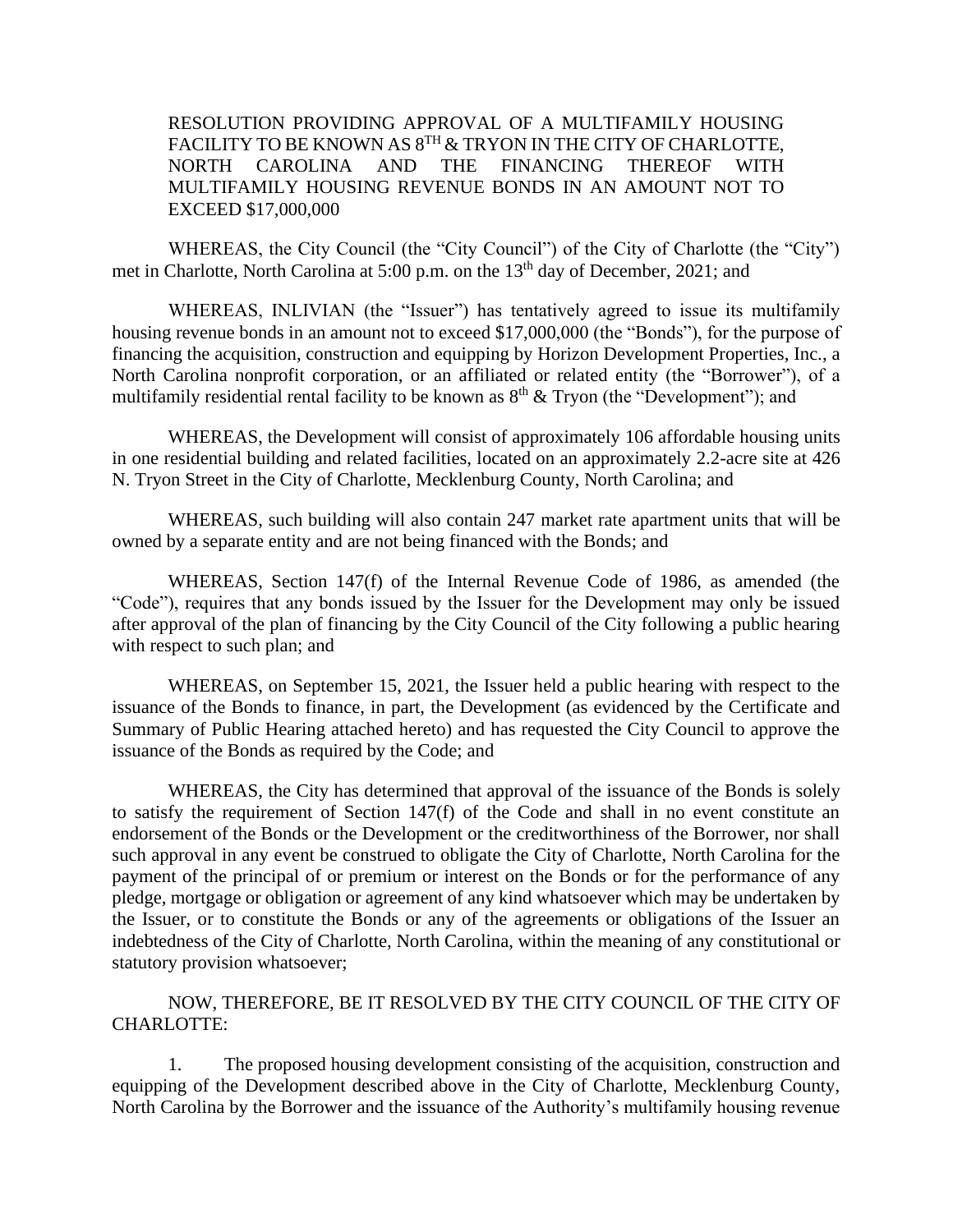bonds therefor in an amount not to exceed \$17,000,000 are hereby approved for purposes of Section 147(f) of the Code.

2. This resolution shall take effect immediately upon its passage.

Council member \_\_\_\_\_\_\_\_\_\_\_\_\_\_\_ moved the passage of the foregoing resolution and Council member \_\_\_\_\_\_\_\_\_\_\_\_\_\_\_ seconded the motion, and the resolution was passed by the following vote:

|             | Ayes: Council members |
|-------------|-----------------------|
| Nays:       |                       |
| Not voting: |                       |

\* \* \* \* \* \* \*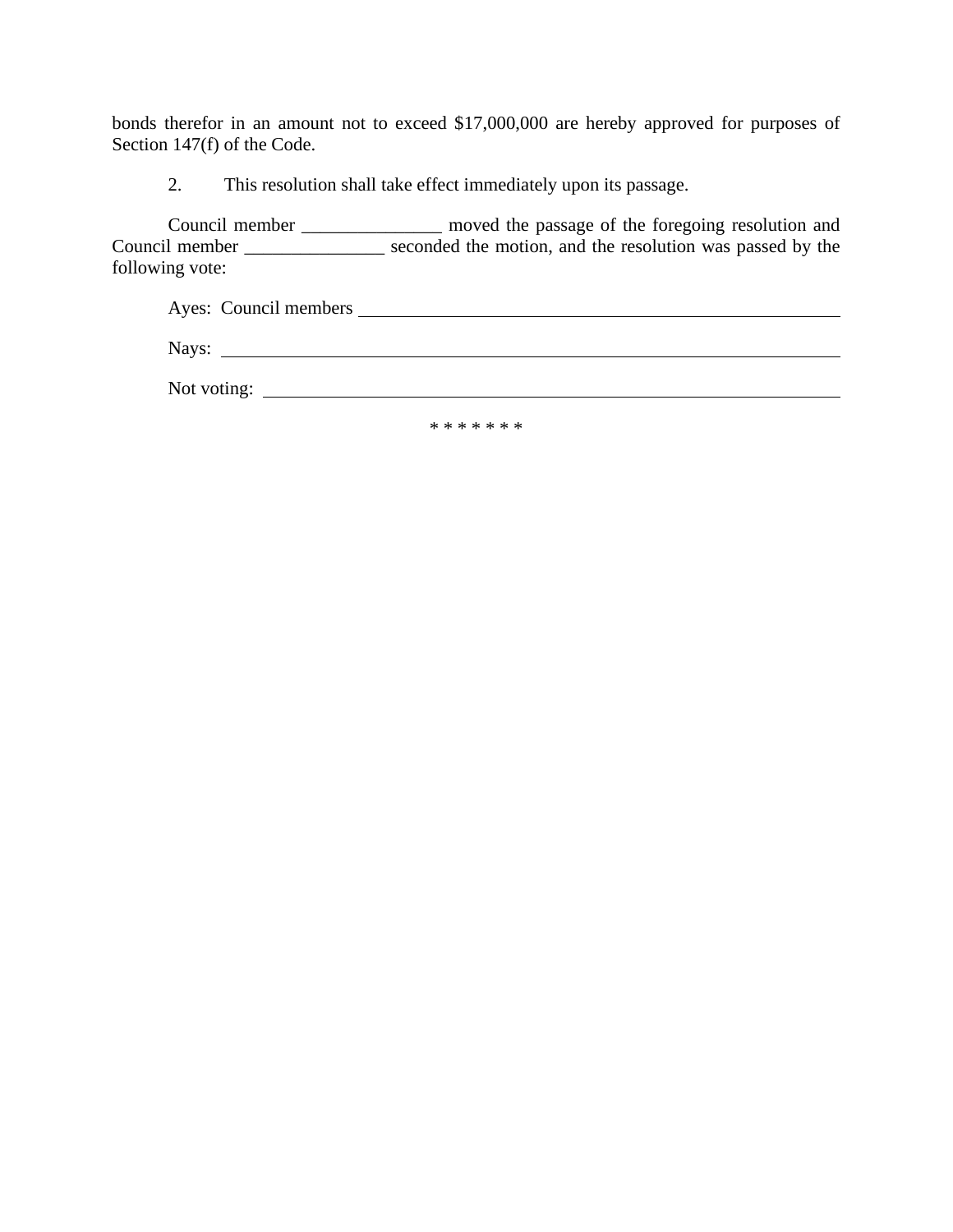## **Exhibit A**

## **Certificate and Summary of Public Hearing**

(Attached)